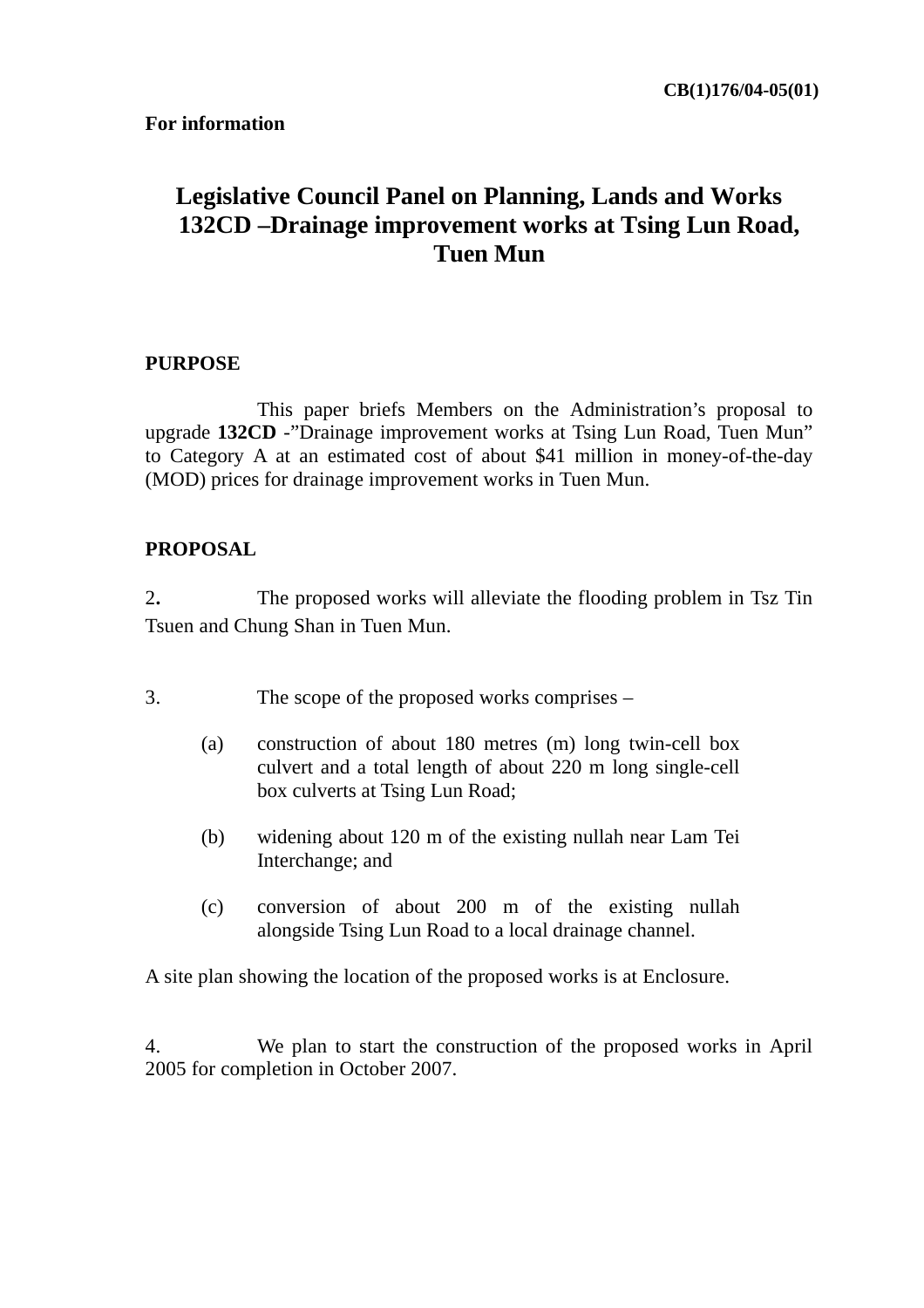### **JUSTIFICATION**

5. The existing drainage catchment of Tsz Tin Tsuen and Chung Shan areas in the north-western part of Tuen Mun comprises mainly agricultural land, open spaces, village areas and rural upland areas. Stormwater run-offs from the catchment are discharged into the existing Tuen Mun River Channel via the box culvert at Siu Hong Road. Due to insufficient capacity of the box culvert at Siu Hong Road, the low-lying areas of Tsz Tin Tsuen and Chung Shan are susceptible to flooding during heavy rainstorms. On 14 April 2000, an area of over 10 hectares was flooded with a maximum flood depth of 1 m. We therefore propose to improve the capacity of the existing drainage system by constructing new box culverts at Tsing Lun Road and widening a section of the existing nullah near Lam Tei Interchange.

6. Upon completion of the proposed drainage works, the main drainage system for Tsz Tin Tsuen and Chung Shan will generally be improved to withstand rainstorms with a return period<sup>1</sup> of one in 50 years.

## **FINANCIAL IMPLICATIONS**

 $\overline{a}$ 

7. We estimate the cost of the proposed works to be about \$41 million at MOD prices, made up as follows –

|     |                                                                  | \$ million                  |                 |
|-----|------------------------------------------------------------------|-----------------------------|-----------------|
| (a) | Box culverts at Tsing Lun Road                                   | 28                          |                 |
| (b) | Widening of the existing nullah near<br>Lam Tei Interchange      | 8                           |                 |
| (c) | Conversion of the existing nullah to<br>a local drainage channel | $\mathcal{D}_{\mathcal{L}}$ |                 |
| (d) | Environmental mitigation measures                                | 1                           |                 |
| (e) | Contingencies                                                    | 2                           |                 |
|     | Total                                                            | 41                          | (in MOD prices) |

<sup>1</sup> "Return period" is the average number of years during which a severity of flooding will occur once, statistically. A longer return period means a rare chance of occurrence of a more serve flooding.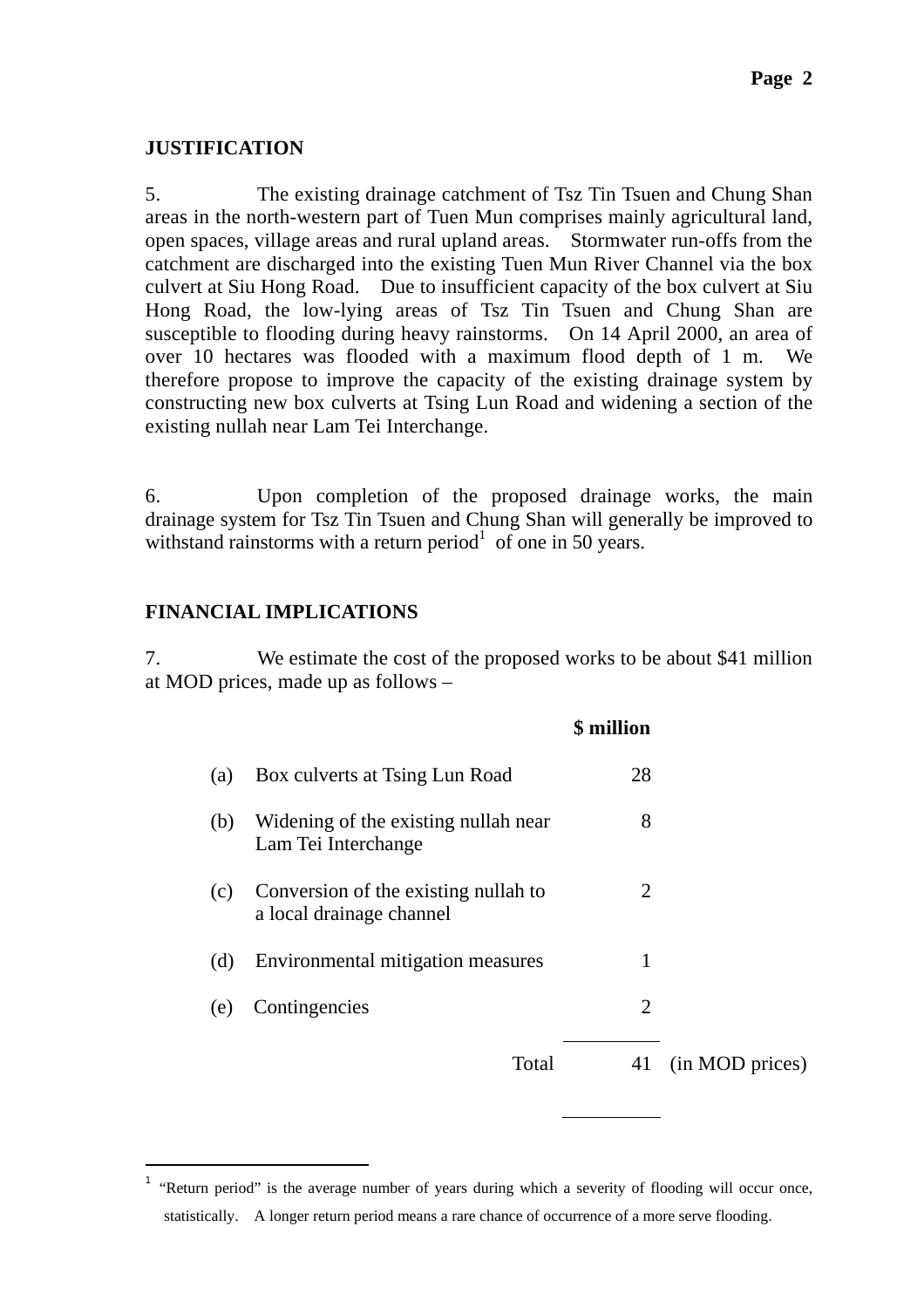8. We estimate that the annual recurrent expenditure for operating and maintaining the proposed works would be about \$100,000.

## **PUBLIC CONSULTATION**

 $\overline{a}$ 

9. We consulted the Environmental, Hygiene and District Development Committee (EHDDC) of Tuen Mun District Council on 16 July 2004 on the proposed drainage improvement works. Members of the EHDDC supported implementation of the proposed works*.* 

# **ENVIRONMENTAL IMPLICATIONS**

10. The proposed works is not a designated project under the Environmental Impact Assessment Ordinance. We completed a Preliminary Environmental Review (PER) for the project and concluded that the project would not result in long-term environmental impact. The PER concluded that with the implementation of the recommended mitigation measures, the environmental impacts arising from the project could be mitigated to within established standards and guidelines. We have included about \$1 million in MOD prices for implementation of environmental mitigation measures.

11. We estimate that about 26 800 cubic metres  $(m<sup>3</sup>)$  of construction and demolition (C&D) materials will be generated by the proposed works. Of these, about 18 300 m<sup>3</sup> (68%) will be reused on site, 7 500 m<sup>3</sup> (28%) will be reused as fill in public filling areas<sup>2</sup> and 1 000 m<sup>3</sup> (4%) will be disposed of at landfills.

12. We have considered ways of minimising the generation of C&D materials in the planning and design stages. We have optimised the size and shape of the box culverts. Furthermore, typical sections of reinforced concrete structures were adopted to minimise the use of formwork. We will ensure that the day-to-day operations on site comply with the waste management plan. We will require the contractor to reuse the excavated material as filling material on site or on other construction sites as far as possible to minimise the disposal of public fill to public filling facilities. To further minimise the generation of C&D materials, we will encourage the contractor to use non-timber formwork and recyclable material for temporary works. We will also require the contractor to carry out on-site sorting to recover reusable/recyclable material from C&D materials to

<sup>&</sup>lt;sup>2</sup> A public filling area is a designated part of a development project that accepts public fill for reclamation purposes. Disposal of public fill in a public filling area requires a licence issued by the Director of Civil Engineering and Development.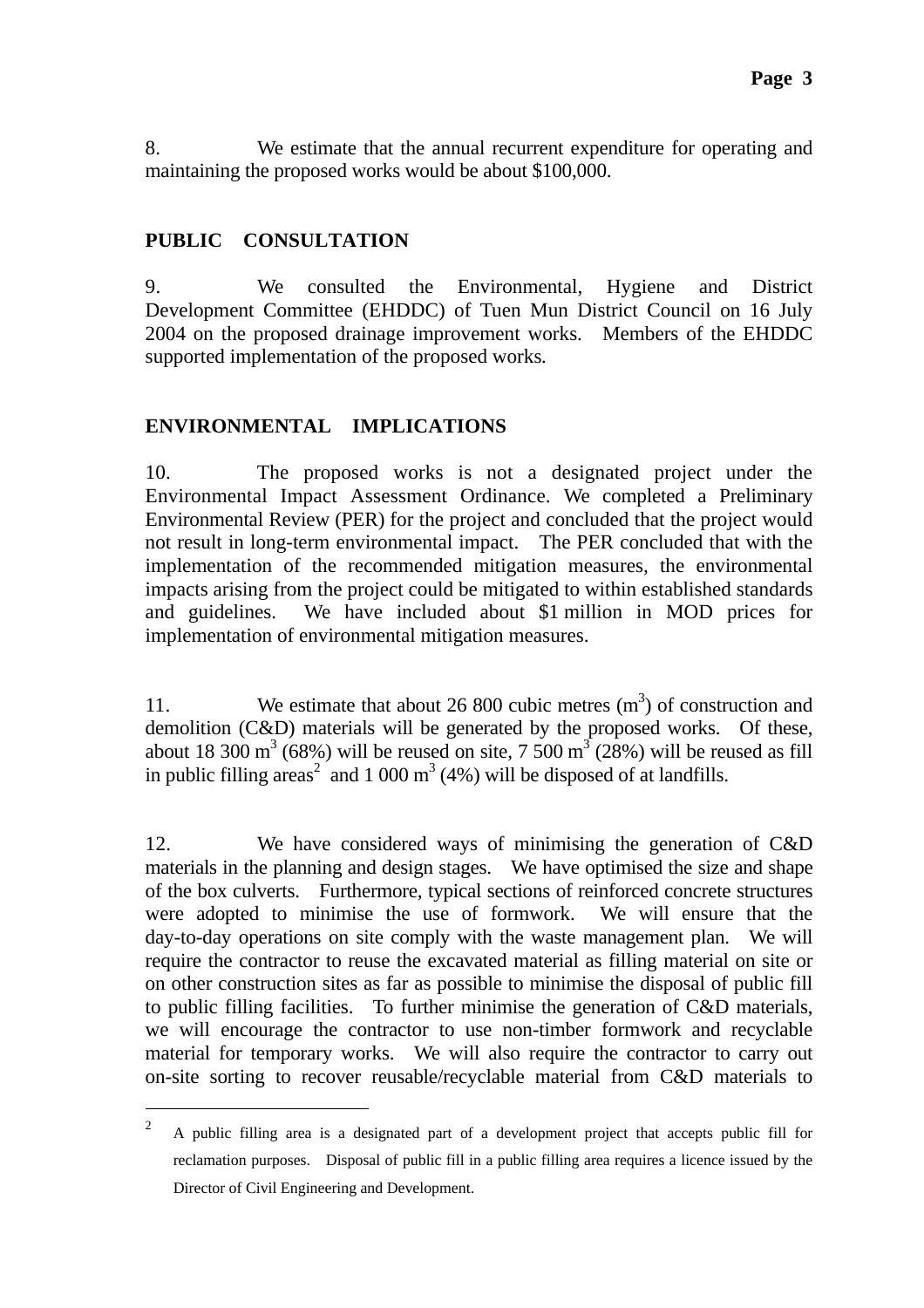minimise disposal of public fill and C&D waste. We will control disposal of public fill and C&D waste to public filling facilities and landfills respectively through a trip-ticket system. We will require the contractors to separate public fill from C&D waste for disposal at appropriate facilities. We will record the disposal, reuse and recycling of C&D materials for monitoring purposes.

# **WAY FORWARD**

13. We intend to submit our proposal of upgrading of **132CD** for consideration by the Public Works Subcommittee in November 2004 with a view to seeking funding approval of the Finance Committee in December 2004.

Environment, Transport and Works Bureau November 2004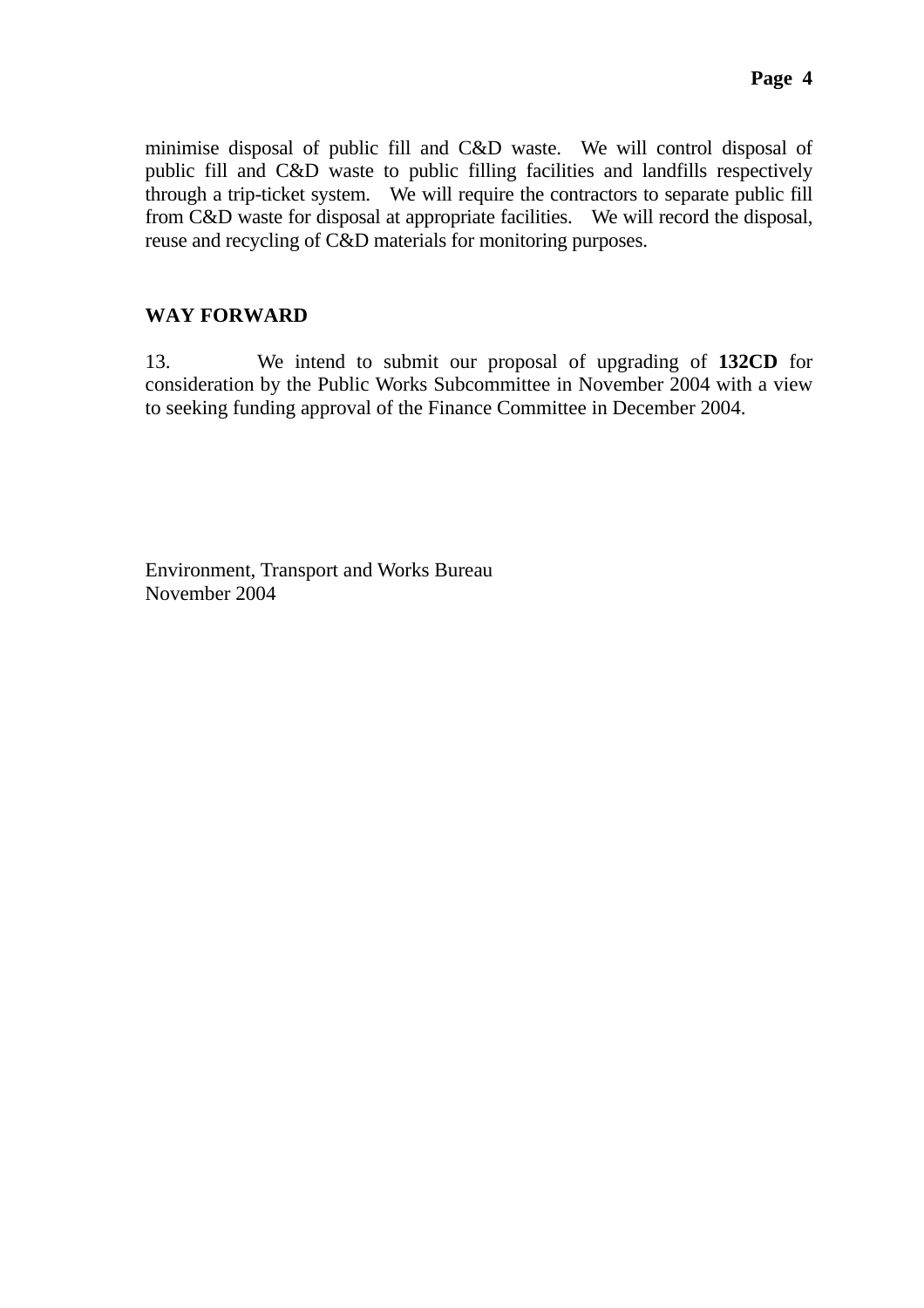